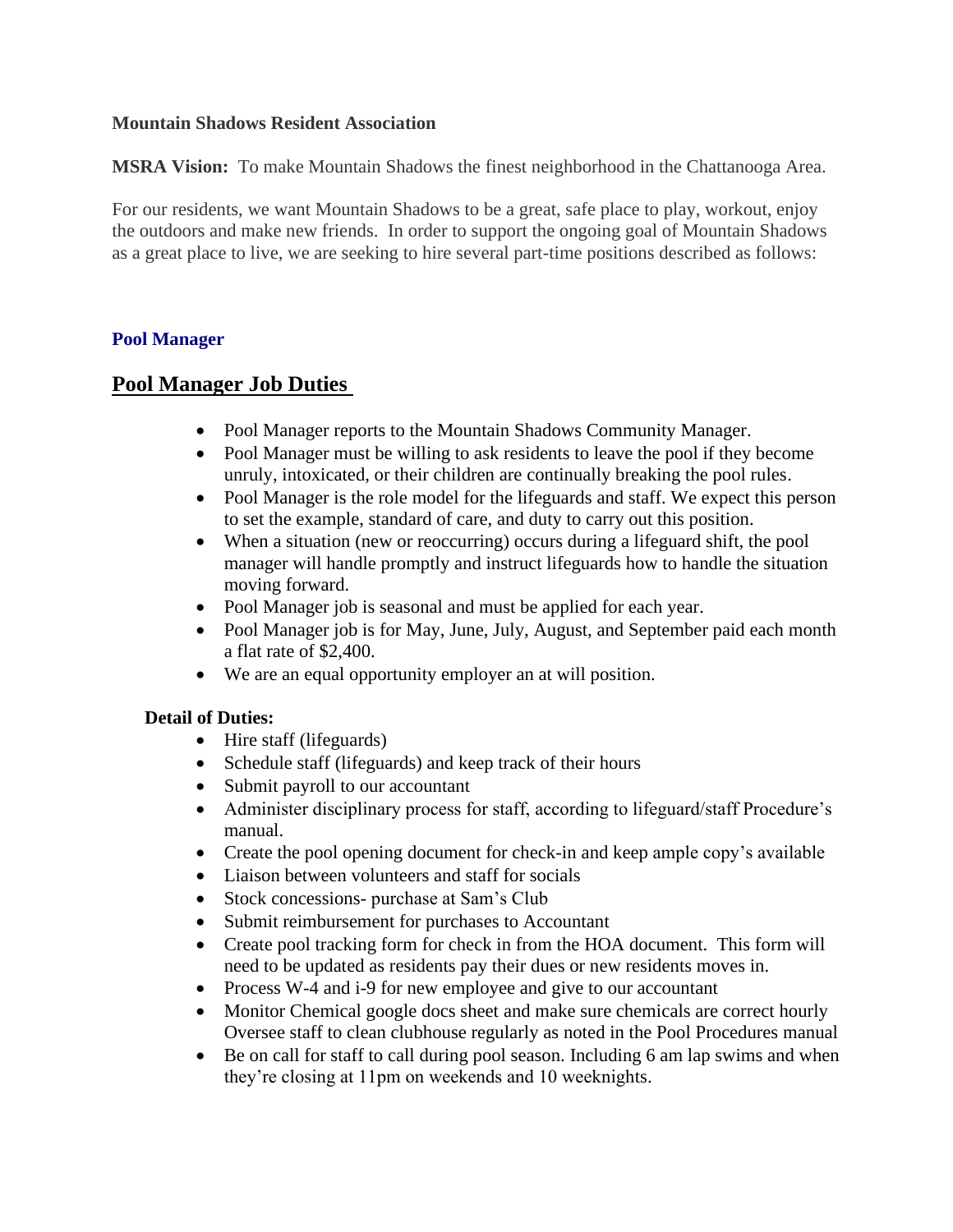- Coordinate with swim team scheduling lifeguards with the swim team for the swim team practices on the am before the pool opens and life guards for the swim meets. Also, coordinate additional staffing if meet needs.
- Update pool computer when we have closings and communicate closing via social media
- Biweekly staff meetings
- Get pool membership and concession payments entered and checks to Community Manager
- Maintain the main Mountain Shadows pool Facebook page
- Work with Health Department on following cleaning guidelines and getting an A 100% on inspections
- Petty cash, keep up in monthly submission to our Accountant
- Plan for Large Neighborhood events and have staff available for activity may include large scale lunch/dinner/various food/treat options. This may involve working with caterers or residents for cookouts, etc. Holidays requiring manager support include: Memorial Day, July 4, Labor Day, others as agreed to in advance.
- Must get trained by ASP in pool pumps, filters and chemicals; and be able to train and guide staff in this. Work with ASP weekly to ensure chemical levels appropriate.

## *Primary Traits for Success*

- Customer Service Minded We want this to be a great place to be and staff are a key resident liaison
- Organized Computer literate, good at multi-tasking
- Attention to detail and quality

# **Lifeguards and Community Staff**

**General Duties of Community Staff -** Must be 16 or over.

- Lifeguard services and Resident Safety Life Saving Certificate, First Aid and CPR training required. Water Safety Instructor (WSI) a plus.
- Enforcement of and following pool rules.
- Greet/Check in Residents/Members at pool arrival
- Operating the snack bar, handling the sales, restocking, and keeping the money safe
- Maintain pool records of guest volume, petty cash, etc.
- Clean clubhouse which would include: kitchen, bathrooms, floors, windows, etc.
- Organize and maintain clubhouse and pool supplies on an ongoing basis
- Community Event Support Assist during certain community events (For example: lunches, dinners, other socials– set up for event, tear down / clean up, etc, serve food, decorate)
- Grounds Maintenance Maintain pool deck: Trash pickup, Empty Trash, Chair placement/straightening/stacking/cleaning, Blowing/sweeping debris from pool deck